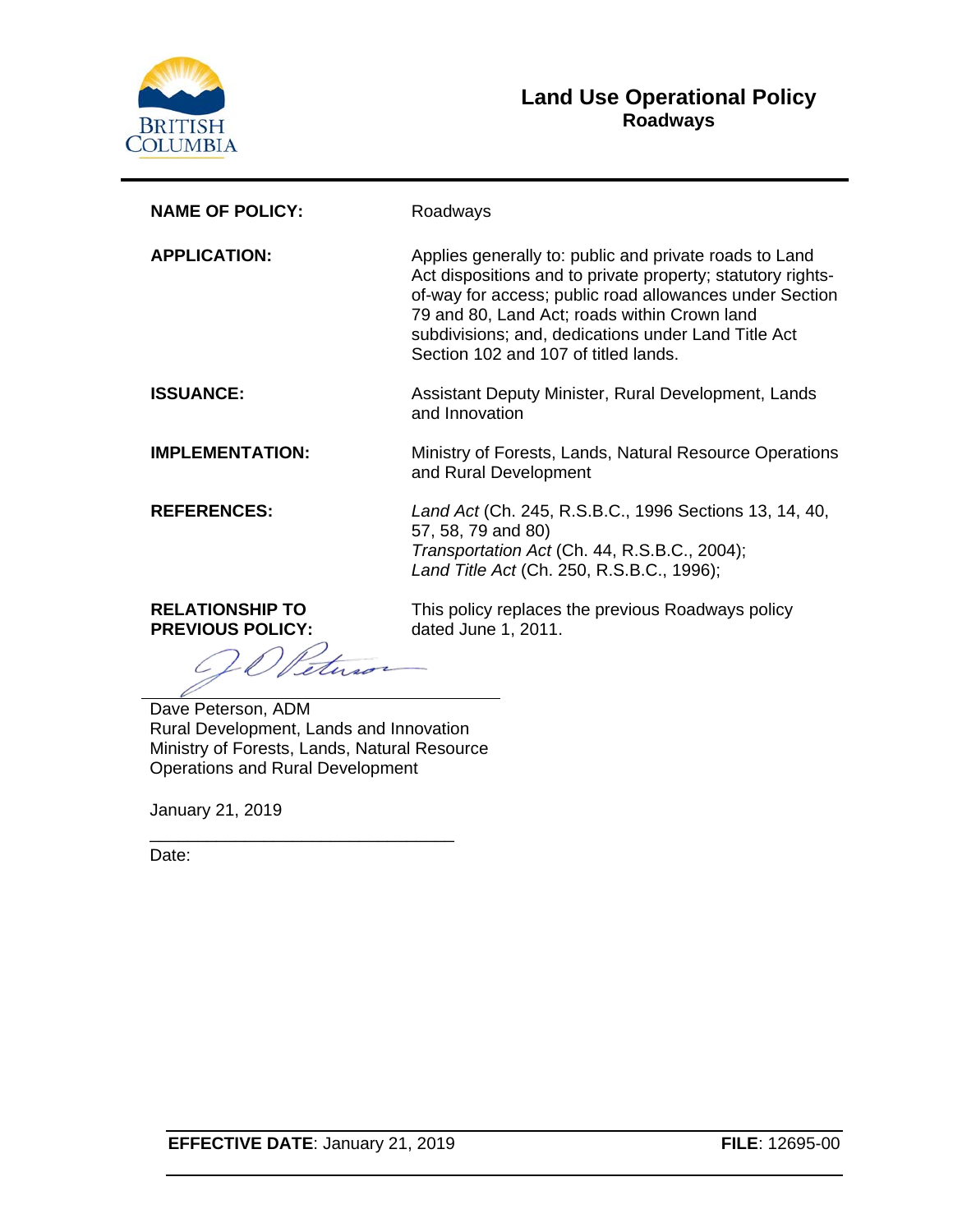| <b>APPROVED AMENDMENTS:</b> |                                   |                     |
|-----------------------------|-----------------------------------|---------------------|
| <b>Effective Date</b>       | <b>Briefing Note</b><br>/Approval | Summary of Changes: |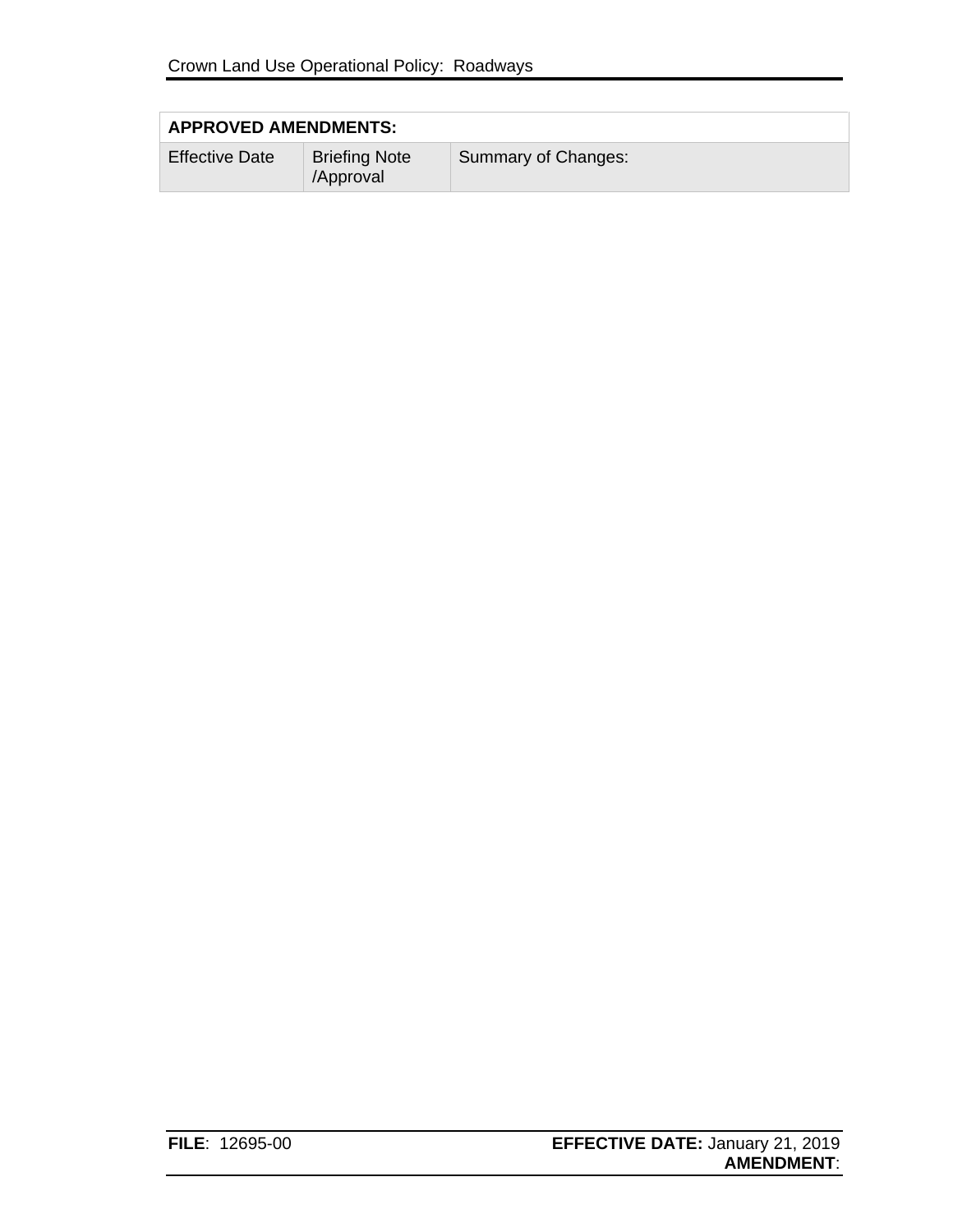### **Table of Contents**

| 1.              |     |       |  |
|-----------------|-----|-------|--|
| 2.              |     |       |  |
|                 | 2.1 |       |  |
|                 | 2.2 |       |  |
|                 | 2.3 |       |  |
| 3.              |     |       |  |
| $\mathbf{4}$ .  |     |       |  |
| 5.              |     |       |  |
|                 | 5.1 |       |  |
|                 | 5.2 |       |  |
| 6.              |     |       |  |
| 7 <sub>1</sub>  |     |       |  |
|                 | 7.1 |       |  |
|                 |     | 7.1.1 |  |
|                 |     |       |  |
|                 |     | 7.1.3 |  |
| 8.              |     |       |  |
|                 | 8.1 |       |  |
|                 | 8.2 |       |  |
| 9.              |     |       |  |
|                 | 9.1 |       |  |
|                 | 9.2 |       |  |
|                 | 9.3 |       |  |
| 10 <sub>1</sub> |     |       |  |
|                 |     |       |  |
|                 |     |       |  |
|                 |     |       |  |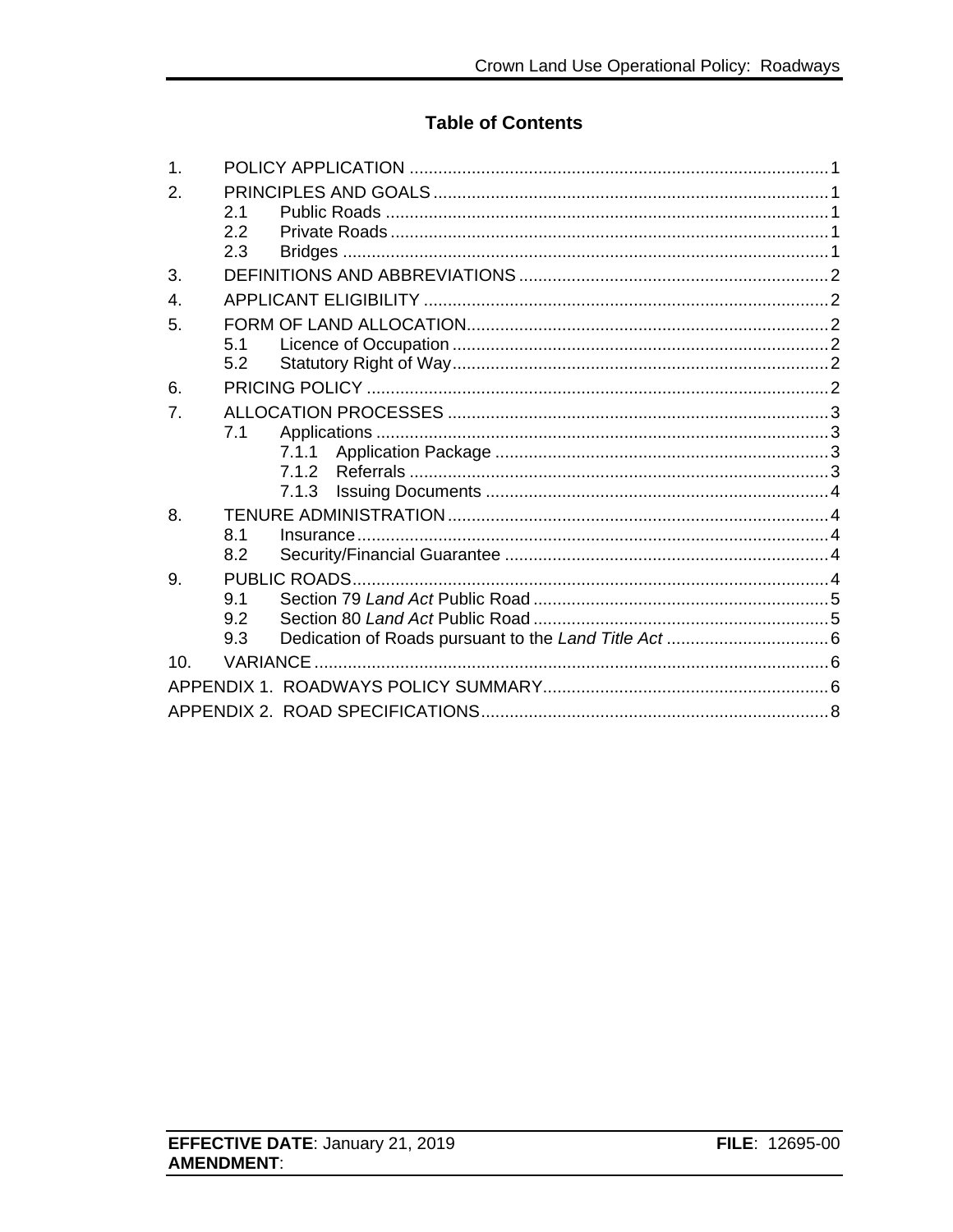## **1. POLICY APPLICATION**

<span id="page-3-0"></span>Applies generally to:

- public and private roads accessing Land Act dispositions and private property;
- statutory rights-of-way for access;
- public road allowances under Section 79 and 80, Land Act;
- roads within Crown land subdivisions;
- dedications under Section 102 and 107, Land Title Act, of titled lands.

Does not apply to:

- roads authorized by legislation other than Land Act and Land Title Act;
- roads within Provincial Forests that are intended for forestry related uses;
- gazetted roads constructed under authority of the Transportation Act.

Note that in the case of industrial roads associated with Clean Energy Projects, and located within the Provincial Forest, authorization may be applied for and granted in accordance with this policy, or by a Special Use Permit, in accordance with the Provincial Forest Use Regulation, *Forest Practices Code Act.* 

### **2. PRINCIPLES AND GOALS**

<span id="page-3-1"></span>For information on Crown land allocation principles see [Crown Land Allocation Principles.](https://www2.gov.bc.ca/assets/gov/farming-natural-resources-and-industry/natural-resource-use/land-water-use/crown-land/allocation_principles.pdf)

### <span id="page-3-2"></span>**2.1 Public Roads**

Public roadway means a portion of Crown land designated or indicated as a road which is open to the public. The general intent of the Roadway policy is to consider and provide for access needs across Crown lands where required, and to provide access road authorization to private parties planning to build roads which also serve public access needs.

This intent creates a responsibility that every public road will contribute as much as possible to the overall network of roads in the area it services. It also creates a responsibility, whenever a parcel of Crown land is alienated, to consider the advisability of a Section 79 *Land Act* corridor for road purposes to provide future access to lands around or beyond the subject parcel. Ongoing liaison with the appropriate approving officers, as designated by Section 77, *Land Title Act*, is essential to the proper execution of these responsibilities.

### <span id="page-3-3"></span>**2.2 Private Roads**

Private roadways are roads or railbeds over which exclusive use of the land is conveyed to the authorized tenure holder and which are not open to public use. Private roads may be authorized only if there are clear physical reasons why access should not be provided to the public, e.g. physical hazards due to industrial traffic, danger from explosives, sour gas, etc.

### <span id="page-3-4"></span>**2.3 Bridges**

Bridges generally carry a greater liability risk than roadways, and therefore deserve special consideration. Tenures should be maintained on bridges throughout the construction period

| <b>EFFECTIVE DATE: January 21, 2019</b> | <b>FILE: 12695-00</b> |
|-----------------------------------------|-----------------------|
| <b>AMENDMENT:</b>                       | <b>PAGE:</b>          |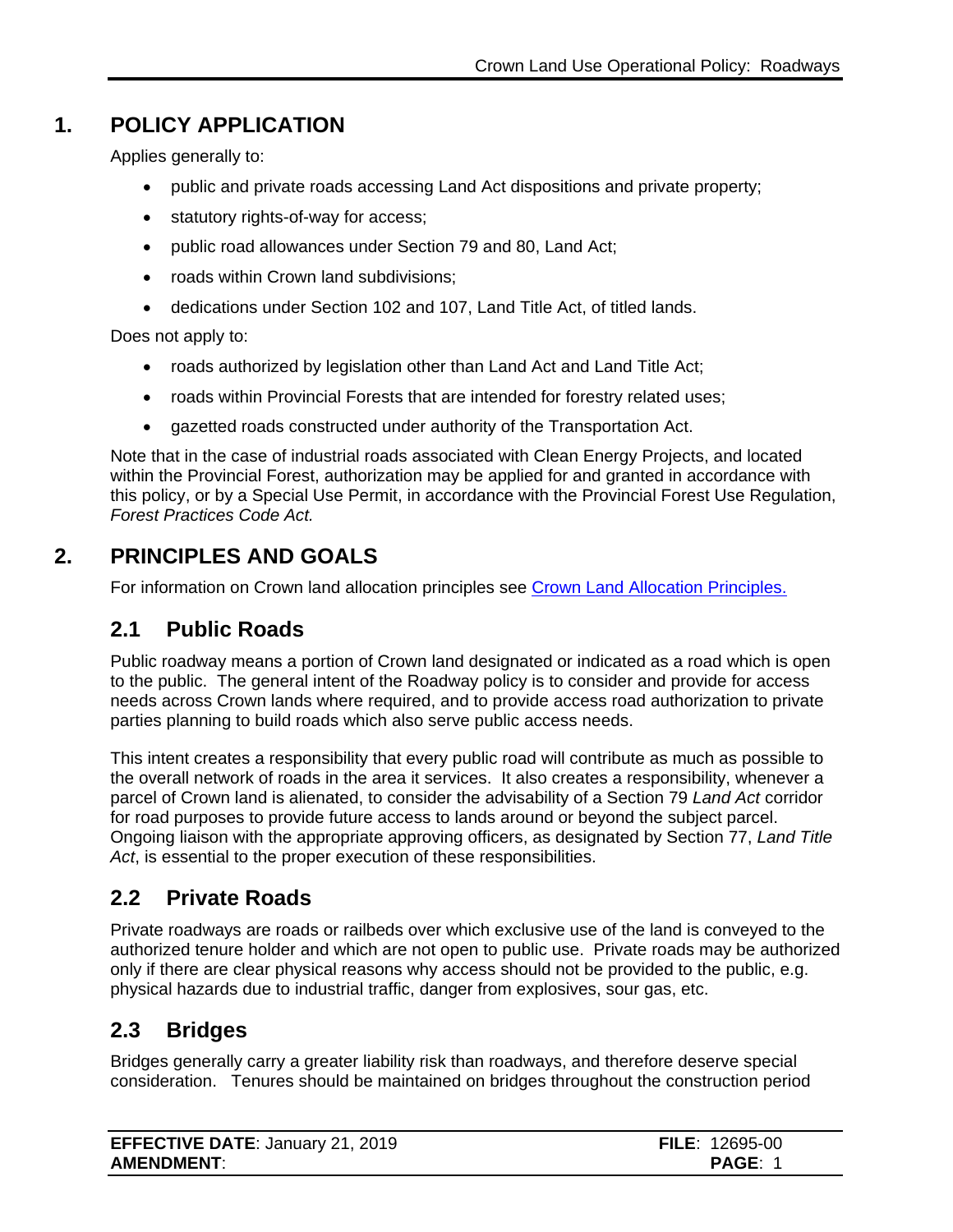and, wherever feasible, during their usable life. Before tenures expire, the need for renewal of the tenure and renovation or removal of the bridge should be considered.

### **3. DEFINITIONS AND ABBREVIATIONS**

<span id="page-4-0"></span>For a glossary of definitions and abbreviations see [Glossary and Abbreviations.](https://www2.gov.bc.ca/assets/gov/farming-natural-resources-and-industry/natural-resource-use/land-water-use/crown-land/glossary_and_abbreviations.pdf)

### **4. APPLICANT ELIGIBILITY**

<span id="page-4-1"></span>For standard policy information on eligibility see [Eligibility and Restrictions.](http://www2.gov.bc.ca/assets/gov/farming-natural-resources-and-industry/natural-resource-use/land-water-use/crown-land/eligibility.pdf)

An applicant for a Section 80 public road allowance must be the owner of the private land being subdivided, and must require the road allowance for access. An agent may make application in the name of the owner.

## **5. FORM OF LAND ALLOCATION**

<span id="page-4-2"></span>For standard policy information on forms of allocation see [Form of Crown Land Allocation.](http://www2.gov.bc.ca/assets/gov/farming-natural-resources-and-industry/natural-resource-use/land-water-use/crown-land/form_of_allocation.pdf)

Refer to Appendix 1 for a summary of the forms and terms of Crown land allocation available for roadways.

Under the *Land Act*, unless there is express provision to the contrary, roadways are deemed to be a maximum of 20 metres in width for all forms of tenure. More detailed information on road specifications is contained in Appendix 2.

Note, until 2015 a works permits was a standard form of *Land Act* authorization for construction and maintenance of a public roadway on Crown land. This form of authorization is no longer being granted.

### <span id="page-4-3"></span>**5.1 Licence of Occupation**

The maximum term for a licence of occupation is 10 years.

The road must be open to public use and cannot be gated or similarly controlled unless a licence of occupation is to be issued for a private roadway for temporary use as an interim right of occupancy (usually 2 years), pending completion of the required survey for a statutory right of way.

In exceptional circumstances a licence of occupation, rather than a statutory right of way, may be issued for short term use (10 or fewer years) for a private roadway (but not a railbed), where there are clear economic reasons why survey costs for a statutory right of way are unaffordable.

## <span id="page-4-4"></span>**5.2 Statutory Right of Way**

A statutory right of way is the preferred tenure for roads or rail-beds where public use must be excluded.

A right of way for a private road may be issued for as long as required, provided the term does not exceed 30 years.

### **6. PRICING POLICY**

<span id="page-4-5"></span>For information on pricing see the **Pricing Policy.** 

For information on application and service fees see the [Crown Land Fees Procedure.](https://www2.gov.bc.ca/assets/gov/farming-natural-resources-and-industry/natural-resource-use/land-water-use/crown-land/fees.pdf)

| <b>FILE: 12695-00</b> | <b>EFFECTIVE DATE: January 21, 2019</b> |
|-----------------------|-----------------------------------------|
| <b>PAGE: 2</b>        | <b>AMENDMENT:</b>                       |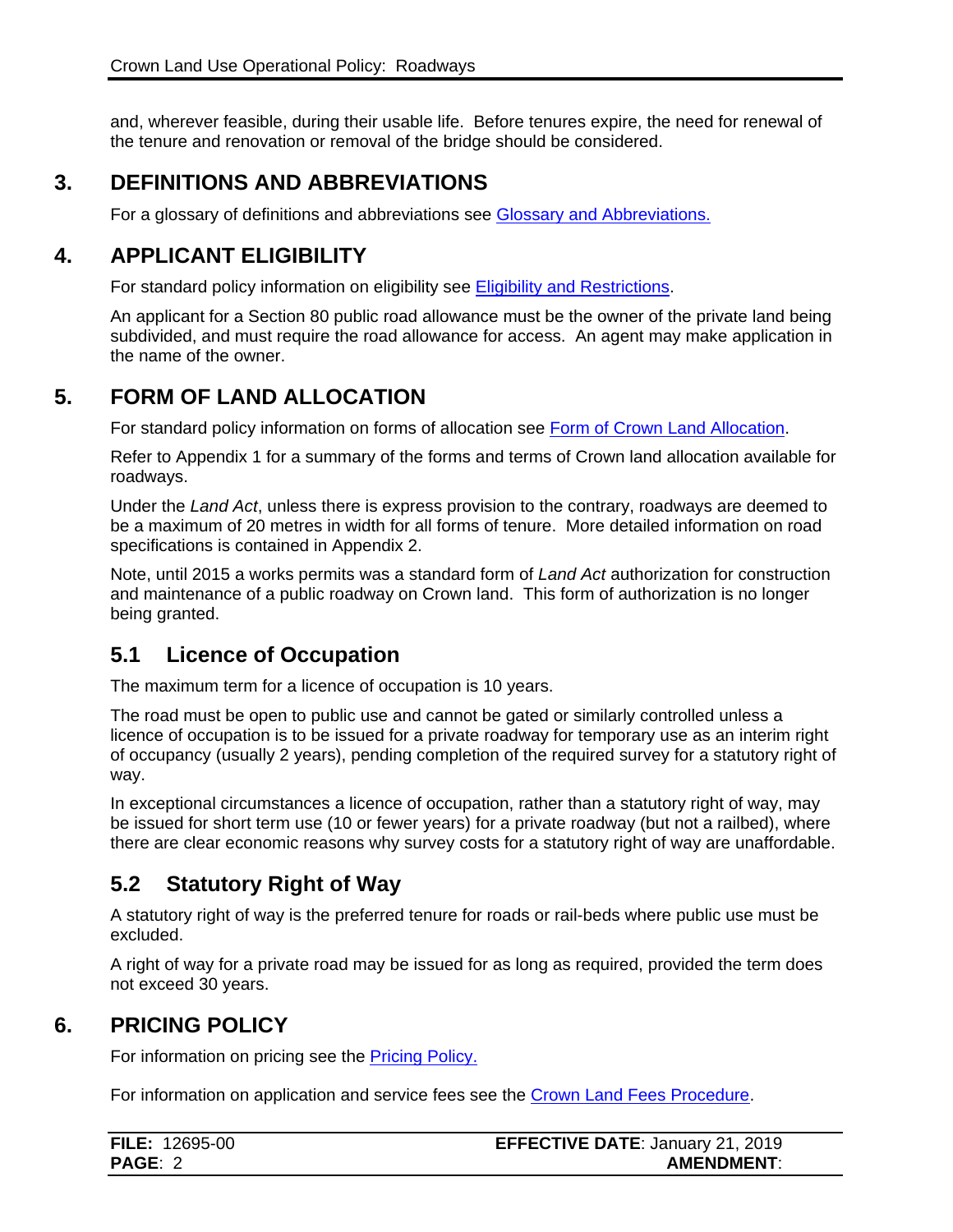## **7. ALLOCATION PROCESSES**

<span id="page-5-0"></span>For detailed standard information on allocation processes see [Allocation Procedures -](https://www2.gov.bc.ca/assets/gov/farming-natural-resources-and-industry/natural-resource-use/land-water-use/crown-land/ap_applications.pdf) [Applications.](https://www2.gov.bc.ca/assets/gov/farming-natural-resources-and-industry/natural-resource-use/land-water-use/crown-land/ap_applications.pdf)

Additional and special requirements for roadway allocations are:

### <span id="page-5-1"></span>**7.1 Applications**

#### <span id="page-5-2"></span>**7.1.1 Application Package**

#### **Location Requirements**

Roads should be designed so as to connect to the roadway plan for the surrounding area. If a referral to the Ministry responsible for the *Transportation Act* is needed, it should be given priority in the referral process so that all referral agencies can evaluate the same proposed route without undue delays.

A public road allowance should be located along the boundary of a parcel unless the road has already been constructed or topographical features indicate a better alternative.

#### **Consultant's Report**

The Authorizing Agency may require an applicant to provide a report from a qualified professional (registered professional forester, registered engineer, or certified engineering technician with a minimum of two years of road building experience.) As a guideline, a consultant's report may be required where:

- the length of a roadway is over 5 km and justifies the expense; or
- the route crossed by the road has known environmental sensitivities.

Requirements for the report may include the following:

- the consultant's declaration that he has been on site and located the road;
- a road plan, profile and cross-section of the located road, including location of culverts, bridges, cattleguards, etc;
- explanation of why the road is required;
- recommendations on type of equipment to be used in construction;
- constraints governing construction of the road, such as time of year construction is to occur.

#### **Engineering Report for Bridges**

The Authorizing Agency may require an engineering report to accompany an application for Crown land to construct a bridge. The report should not generally be requested until after the decision has been made to authorize the road.

#### <span id="page-5-3"></span>**7.1.2 Referrals**

Outside municipal boundaries the Ministry responsible for the *Transportation Act* is the primary referral agency. If their response makes re-routing necessary, other referral agencies should be informed of the change as quickly as possible.

| <b>EFFECTIVE DATE: January 21, 2019</b> | <b>FILE: 12695-00</b> |
|-----------------------------------------|-----------------------|
| <b>AMENDMENT:</b>                       | PAGE: 3               |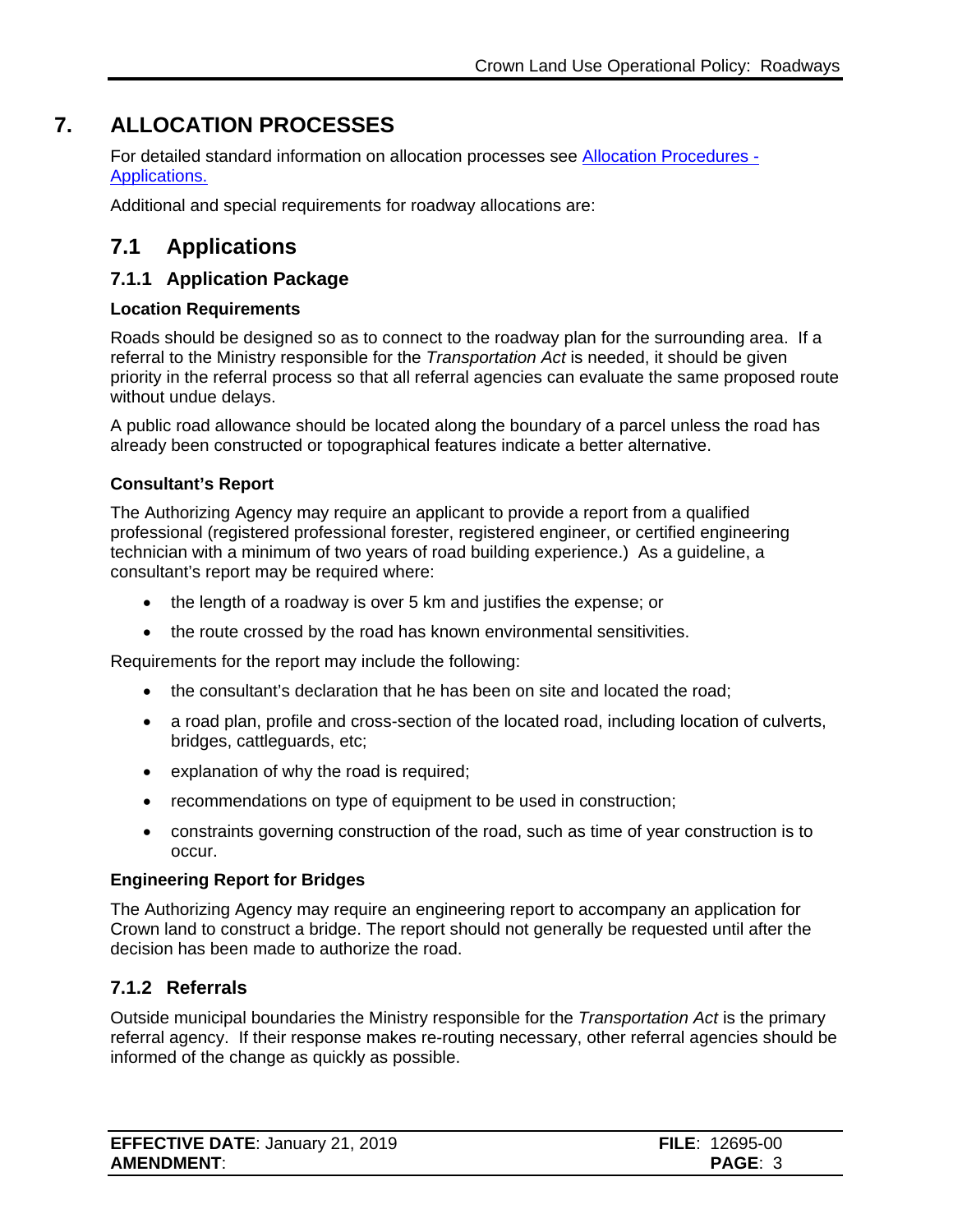### <span id="page-6-0"></span>**7.1.3 Issuing Documents**

Public road allowance dedications occur on Crown land that is registered in the Land Title Office. To be consistent with Section 102 of the *Land Title Act*, dedications of roads are subject to the applicant providing the Authorizing Agency with written confirmation from the appropriate approving officer that the proposed road meets Ministry responsible for the *Transportation Act* or municipal requirements (unless the highway has been previously established by notice in the Gazette).

The type of survey required for a road dedication can be determined by a land surveyor. The Surveyor General can also provide assistance.

#### **Road Specification Guidelines**

Road specifications guidelines are provided in Appendix 2. They may be used at the discretion of the Authorizing Agency and may be amended for the particular type or proposed use of a road. These can also be superseded by recommendations of a qualified professional (refer to 7.1.1).

### **8. TENURE ADMINISTRATION**

<span id="page-6-1"></span>For standard tenure administration information see the [Tenure Administration Procedure.](https://www2.gov.bc.ca/assets/gov/farming-natural-resources-and-industry/natural-resource-use/land-water-use/crown-land/ta_general.pdf)

Additional and special requirements for roadway allocations are:

### <span id="page-6-2"></span>**8.1 Insurance**

A tenure holder is generally required to purchase, and is responsible for maintaining during the term of the tenure, a minimum level of public liability insurance (general liability or, for noncommercial activities, homeowner's insurance) specified in the tenure document.

The province accepts no responsibility for maintenance or improvements to roads authorized under the Land Act.

### <span id="page-6-3"></span>**8.2 Security/Financial Guarantee**

A financial guarantee may be required by the Authorizing Agency prior to issuance of a tenure. The amount of the bond, determined by the Authorizing Agency, should be commensurate with the level of risk and decommissioning costs.

### **9. PUBLIC ROADS**

<span id="page-6-4"></span>The province assumes responsibility for ensuring that the need for future roads is considered before disposing of Crown land. When a decision is made regarding sale or lease of Crown land, the road needs for the surrounding area should be considered, and the appropriate public road allowance made. The provision of access to lands beyond by leaving access corridors of vacant Crown land, is an essential consideration in the allocation of Crown land. Road allowances should conform with a grid pattern or follow one side of a property boundary when possible.

Public road allowances authorized pursuant to this policy will be a standard width of 20 metres (25 metres in the Peace Region) plus three (3) metres beyond cuts and fills. A wider allowance should be necessary only if required by the appropriate approving officer.

| <b>FILE: 12695-00</b> | <b>EFFECTIVE DATE: January 21, 2019</b> |
|-----------------------|-----------------------------------------|
| <b>PAGE: 4</b>        | <b>AMENDMENT:</b>                       |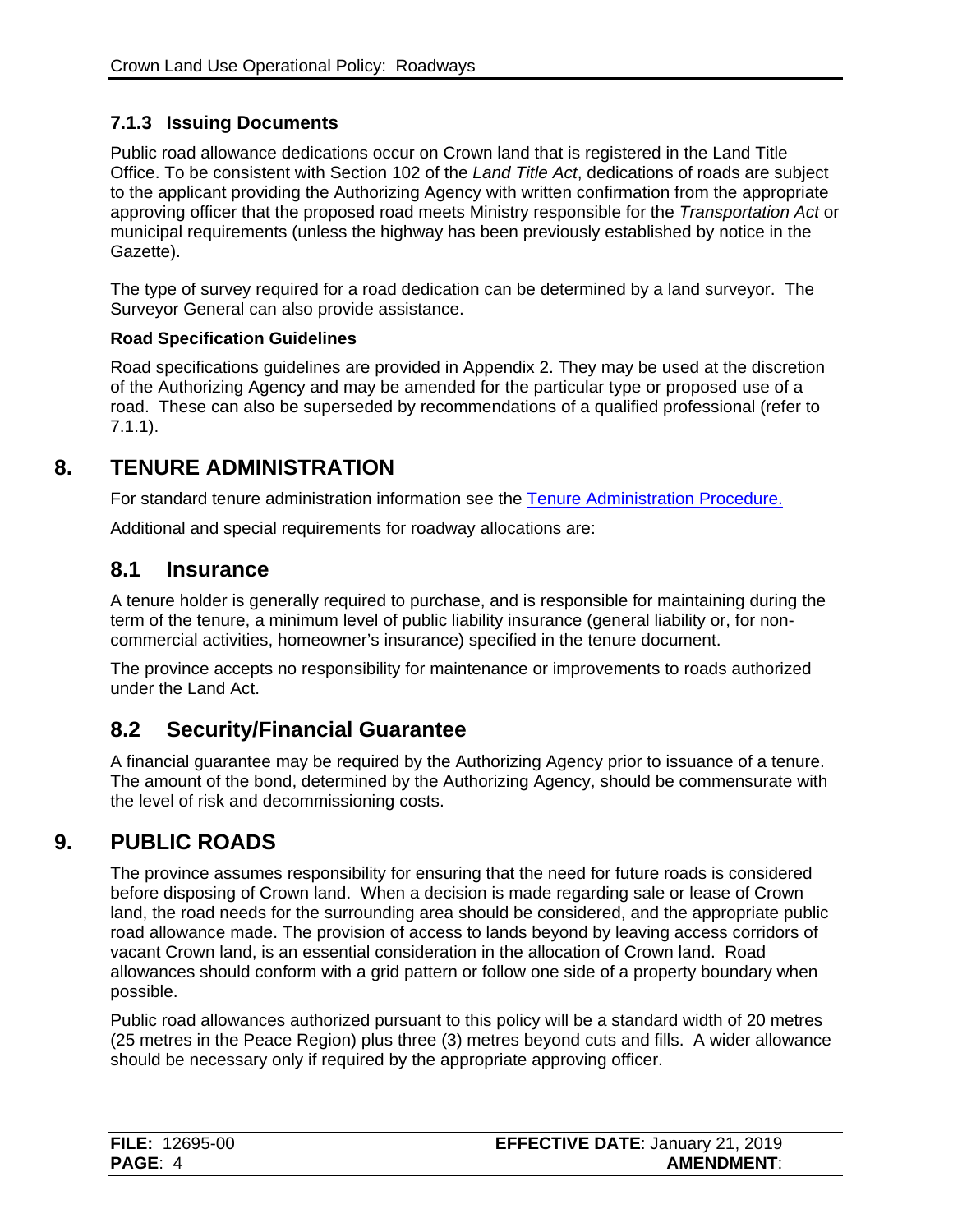### <span id="page-7-0"></span>**9.1 Section 79** *Land Act* **Public Road**

The purposes of a Section 79 public road allowance are:

- to dedicate road on a survey plan at the time a parcel of Crown land is being surveyed and subsequently disposed of by way of lease or Crown grant, in order to recognize an existing road or trail or to plan for access to lands beyond;
- to record this in the Crown Land Registry; and
- to create a legal road entity.

There must be just cause for the deletion. The allowance should be for a road that is in use or that is necessary for access to lands beyond. It should tie into existing roads or rights of way.

A public road allowance should be located along the boundary of a parcel unless the road has already been constructed or topographical features indicate a better alternative.

A request for deletion is submitted to the Surveyor General Division of the Land Title and Survey Authority. The request should contain a legal description, a sketch map, and a note on the width of the allowance (20 metre minimum). For unsurveyed areas, locational evidence should be provided, where obtainable, from such sources as: forest cover mapping, topographic base maps, air photos, or, if no other evidence is available, a centre line traverse of the roadway with a tie to existing survey evidence. For surveyed areas, an effort should be made to locate survey evidence and identify it on a copy of the official plan, survey plan, or sketch map.

## <span id="page-7-1"></span>**9.2 Section 80** *Land Act* **Public Road**

A Section 80 public road dedicates Crown land for a road in order to provide access over Crown land to a privately owned subdivision, where there is no suitable access across private land, or where the proposed dedication meets long range objectives for a public road grid for the area.

All applications for a Section 80 public road are to be accompanied by:

- three copies of the preliminary subdivision plan showing the proposed road allowance location;
- a letter from the appropriate approving officer, indicating tentative approval of the proposed road and stating the width required to be dedicated; and
- any supporting information which might assist in the adjudication of the application, such as why the road is needed, why the particular route was chosen, information on any existing roads to the subdivision, and consideration of the availability of the client's land for all or part of the proposed road.

Inspection: Upon receipt of an inspection report, the Authorizing Agency adjudicates the application and advises the applicant of the result.

Letter of Advisement: If the adjudication is positive, the Authorizing Agency issues a letter advising the applicant to prepare the final subdivision plan for approval by the approving officer and subsequent processing and signature by the Surveyor General. If a charge for the land is to be made, the applicant is advised in the letter.

Once an application for dedication of road pursuant to section 80 is approved a letter of approval and a copy of the approved application sketch must be sent to the Surveyor General Division.

Registration: The Surveyor General will sign the subdivision plan thereby authorizing the dedication of road on the plan. Once signed, the Surveyor General Division returns the

| <b>EFFECTIVE DATE: January 21, 2019</b> | <b>FILE: 12695-00</b> |
|-----------------------------------------|-----------------------|
| <b>AMENDMENT:</b>                       | <b>PAGE: 5</b>        |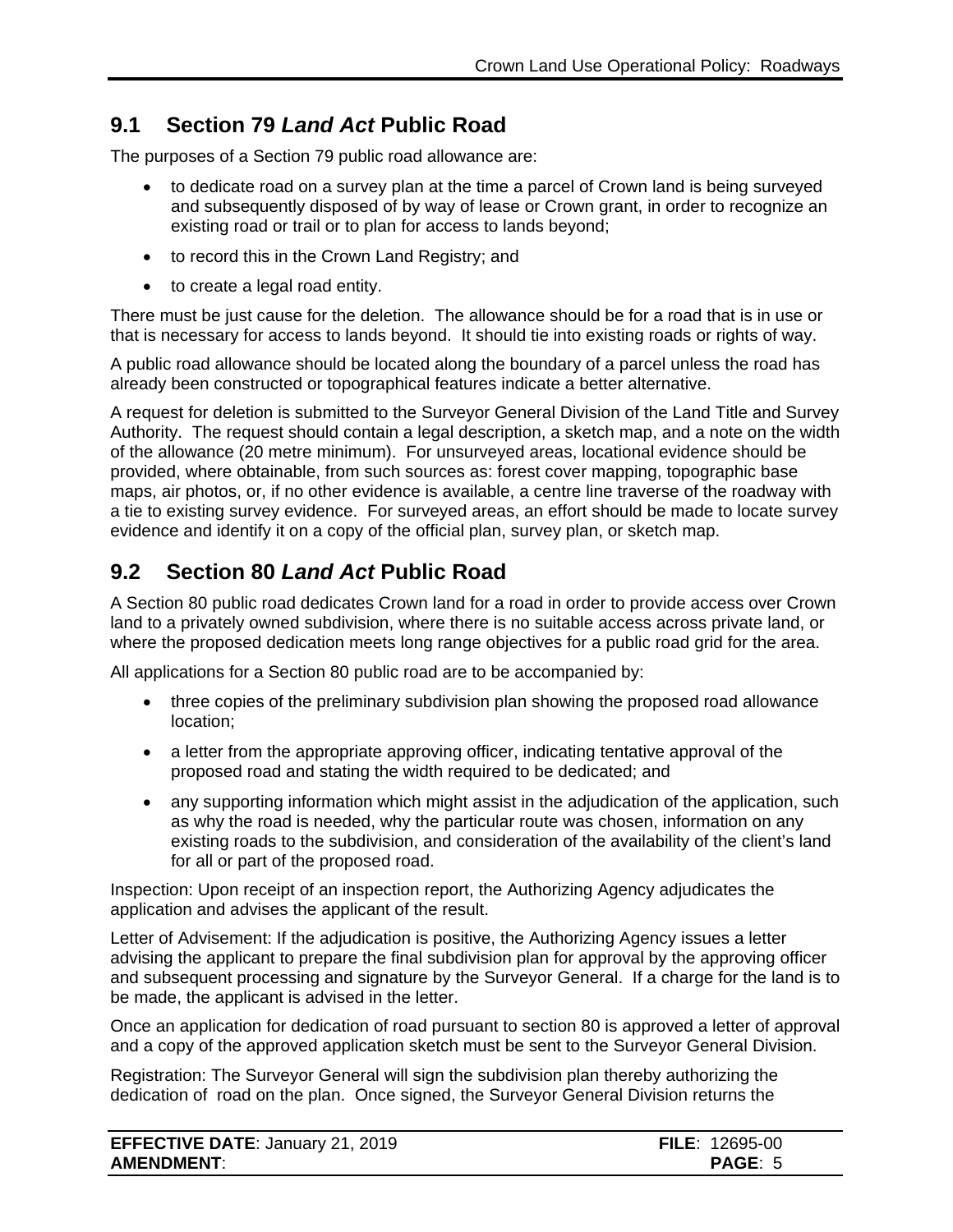approved plans to the sender for registration in the Land Title Office, and sends a copy of the covering letter to the Authorizing Agency.

Construction is authorized under a licence of occupation.

### <span id="page-8-0"></span>**9.3 Dedication of Roads pursuant to the** *Land Title Act*

An application for a road over titled Crown land (or a request from a municipality) may lead to dedication under the *Land Title Act* (i.e., Ministry responsible for the *Transportation Act* or the municipality affected will assume responsibility for the road at a stage to be determined by negotiation). Section 107, *Land Title Act*, requires that title exist in the Land Title Office, or be raised in the name of the Crown by Crown grant, and that a reference plan, signed by the Surveyor General, be approved by the approving officer. The approving officer's confirmation that the proposed road fulfils *Land Title Act* requirements is essential before proceeding with a survey and preparation of a reference plan.

### **10. VARIANCE**

<span id="page-8-2"></span><span id="page-8-1"></span>Variances to this policy must be completed in accordance with the [Policy Variance Procedure.](https://www2.gov.bc.ca/assets/gov/farming-natural-resources-and-industry/natural-resource-use/land-water-use/crown-land/variance.pdf)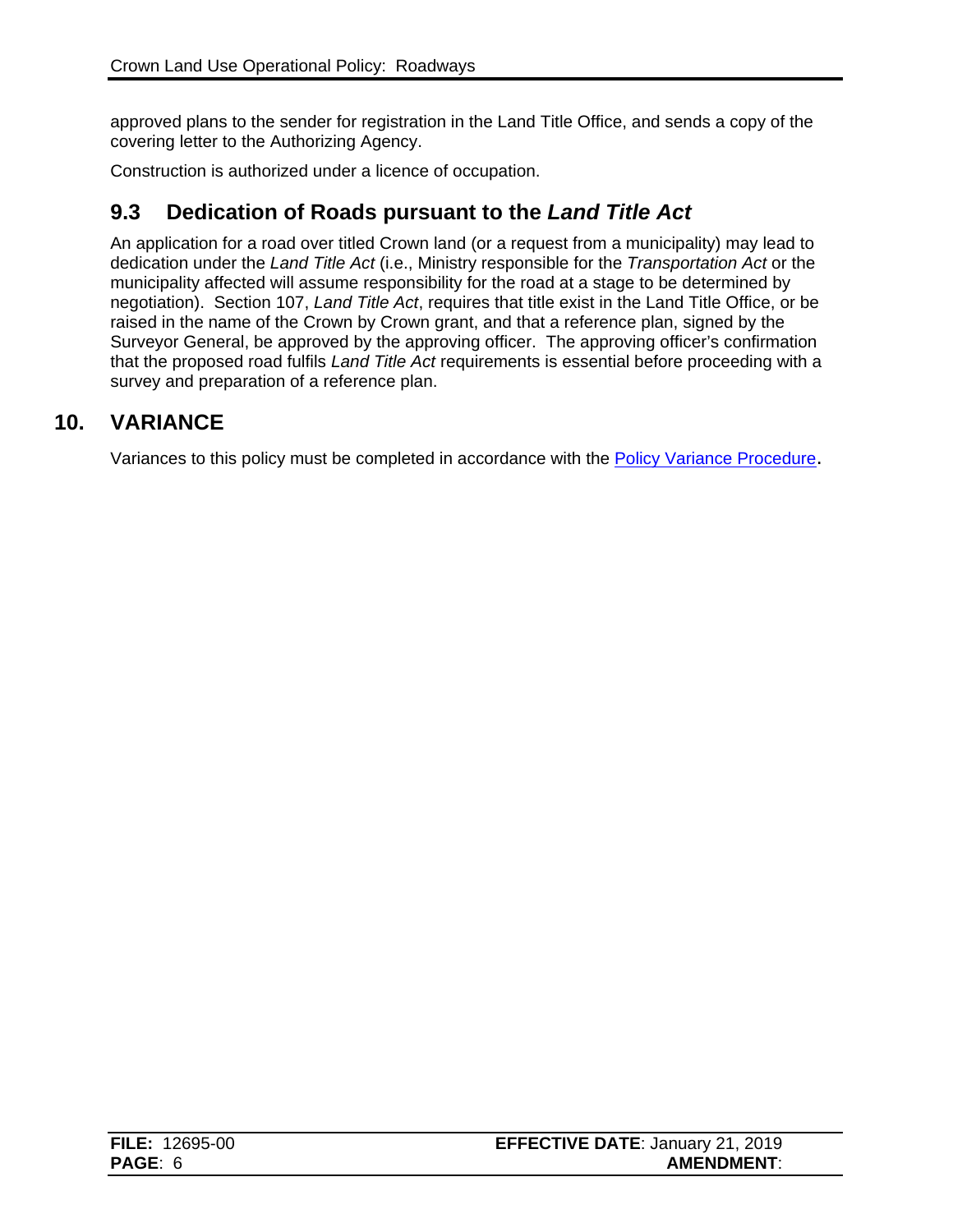# **Appendix 1. Roadways Policy Summary**

| <b>TENURE</b>                                                                                            | <b>TERM</b>             | <b>METHOD OF</b><br><b>DISPOSITION</b> |
|----------------------------------------------------------------------------------------------------------|-------------------------|----------------------------------------|
| Interim Licence of occupation pending<br>completion of survey requirement for<br>statutory right-of-way. | Usual term is two years | Application                            |
| Licence of Occupation                                                                                    | 10 years                | Application                            |
|                                                                                                          |                         | Application                            |
| Statutory Right-of-way (private roads<br>only).                                                          | 30 years normal term    | Application                            |
| Public Road Allowance (Section 80).                                                                      | Dedicated in Perpetuity | Application                            |

| <b>EFFECTIVE DATE: January 21, 2019</b> | <b>FILE</b> : $12695-00$ |
|-----------------------------------------|--------------------------|
| <b>AMENDMENT:</b>                       | PAGE                     |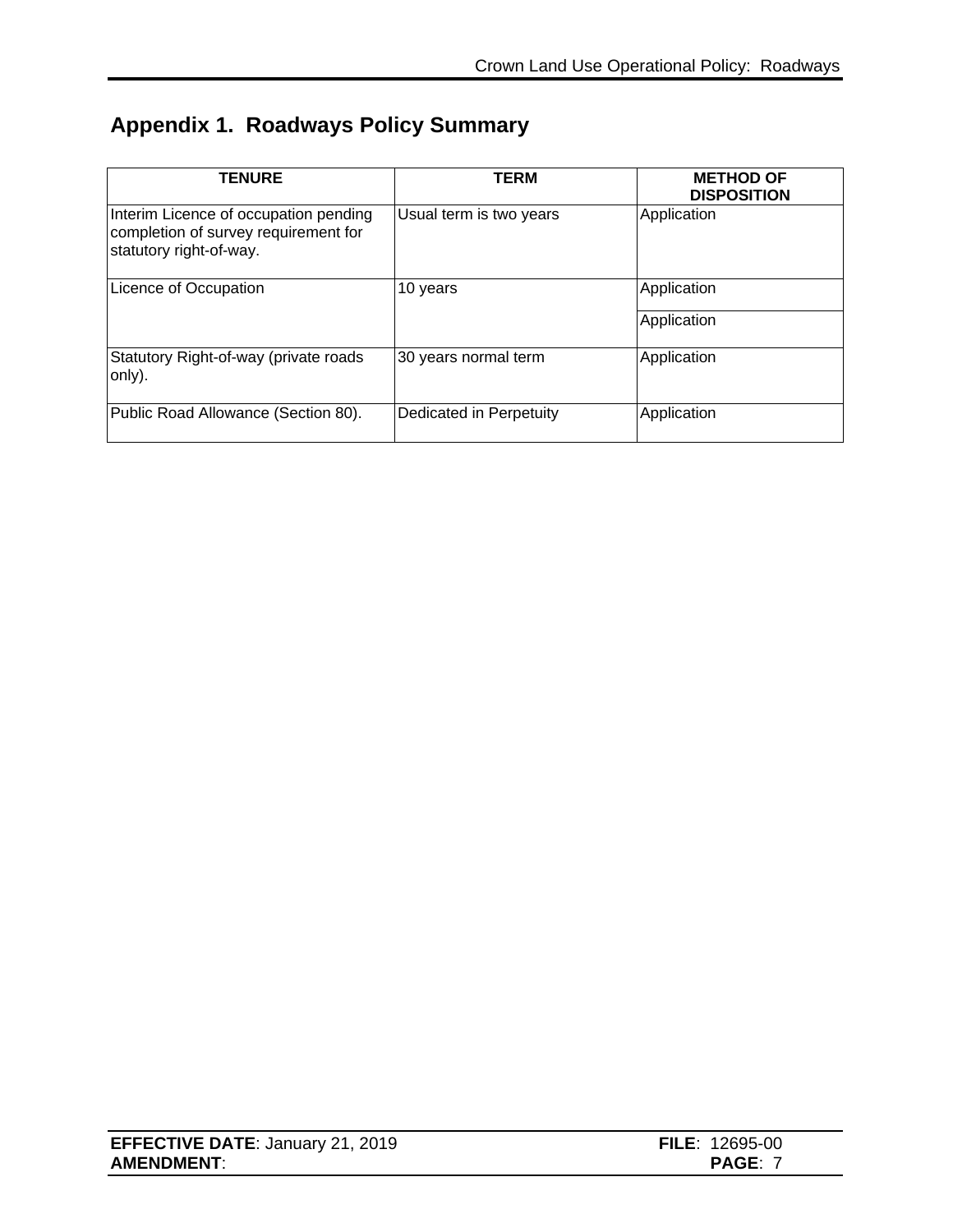### <span id="page-10-0"></span>**Appendix 2. Road Specifications**

*The following provides guidance and considerations related to construction of roads with generally low levels of impact and low intensity of use. Planning, designs and specifications of other roads should be provided by qualified professionals*

#### **A. Road Engineering**

- 1. With due consideration for the appearance of forest landscapes in visually sensitive areas and for the protection of water quality, fisheries, and other resource values, the location and design (alignments and gradients) of roads and bridges shall be such that the combined costs of construction and maintenance are minimized. Competent personnel shall be employed for the design and location of roads and firm supervision and control given all construction work.
- 2. Road construction is recognized as a major cause of stream sedimentation. Accordingly, the amount of road built shall be minimized particularly where unstable or sensitive areas and fine textured soils have been identified. Road construction shall be avoided through areas having a high potential for sedimentation or slope instability, wherever other resources are threatened.

Where possible, environmental impacts will be minimized by:

- locating roads away from streams, narrow canyons, slide areas and marshes;
- locating roads on benches, ridge tops, and flatter slopes;
- taking precautions to ensure that non-culverted drainage channels are clear and the risk of subgrade erosion is minimized whenever unfinished road is to be left over the winter;
- prescribing for each roads those design specifications that are best adapted to given slopes, topography, and soils.
- 3. The following specifications may be modified or amended only with the approval of the Authorizing Agency. Construction prescription, e.g., end hauling, may be added to meet unusual or special conditions.

#### **B. Minimum Road Specifications**

- 1. Turnouts: Five turnouts, preferably intervisible, with a usable length of about 30 metres and a total width including road of 8 metres should be built per kilometre of single lane road. For temporary roads, construct turnouts as required and where the least environmental damage will occur.
- 2. Widenings: On blind curves, the road should be at least 8 metres wide around the curve and for 100 metres approaching each end of the curve.
- 3. Right of Way Clearing, Grubbing and Slash Disposal:
	- Fell all trees within a right-of-way area 4 metres beyond the top of cuts and 3 metres beyond the toe of fills. Fell leaners and damaged trees which are adjacent to the right of way and yard into the right of way any trees felled into standing timber.

| <b>FILE: 12695-00</b> | <b>EFFECTIVE DATE: January 21, 2019</b> |
|-----------------------|-----------------------------------------|
| <b>PAGE: 8</b>        | <b>AMENDMENT:</b>                       |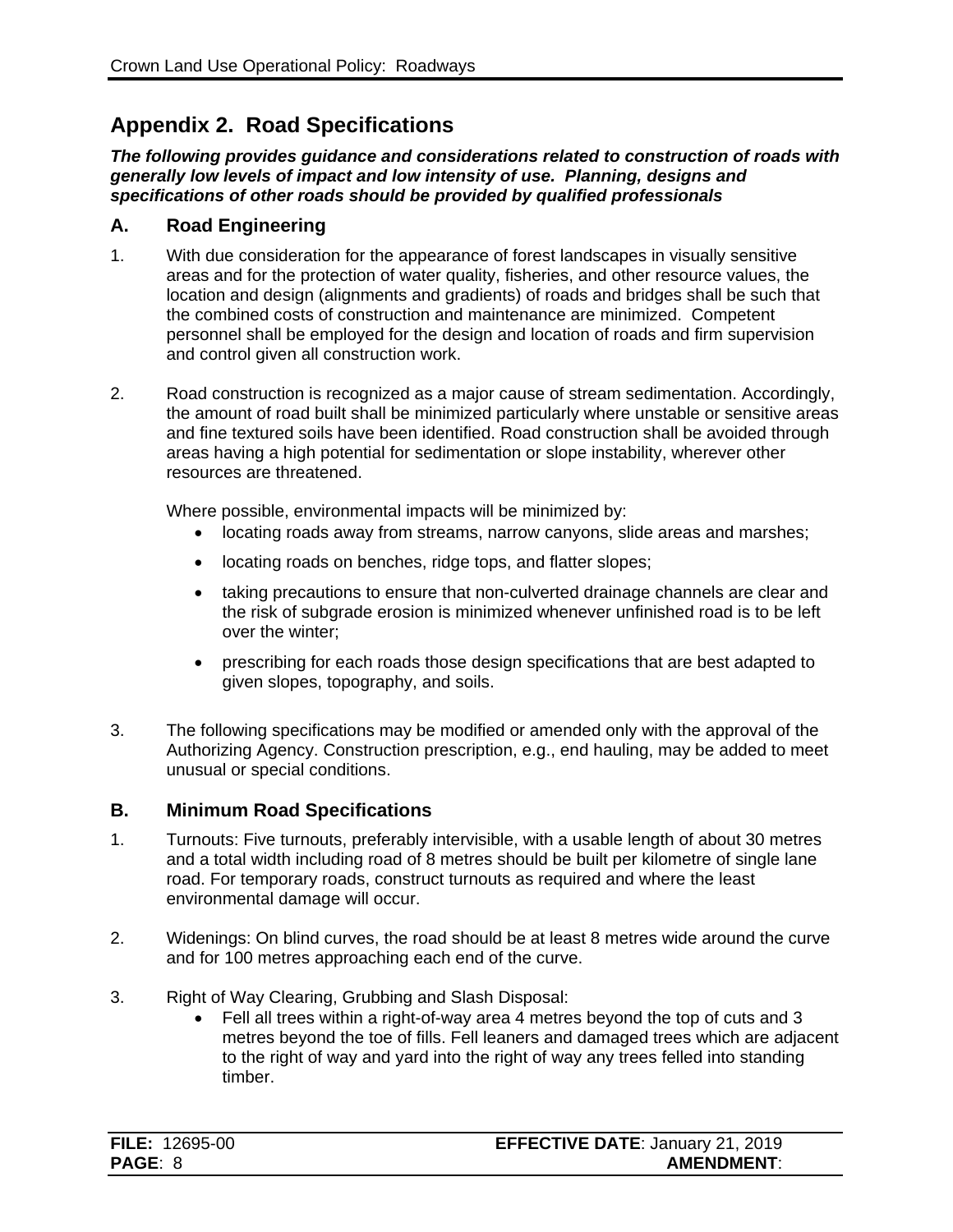- Recover merchantable logs, (Licence to Cut requirement from the Ministry responsible for the *Forest Act*).
- Remove stumps and organic soil to a maximum width of 12 metres on level ground and easy slopes except where construction by overlanding is being done. Go to widths more than 12 metres as dictated by sideslopes and centreline cuts.
- Dispose of road clearing slash and non-merchantable wood by piling and burning or by burying either in the toe of the fill, or in pushouts adjacent to the right of way as directed by the B.C. Forest Service.
- 4. Ballasting and Surfacing: Place sufficient ballast or surfacing material to carry planned vehicle traffic without rutting or deforming the road surface. Give due consideration to the planned traffic frequency, quality of ballast and surfacing materials, and required maintenance.

#### **C. Pits and Quarries**

Obtain approval of the Authorizing Agency for pits or quarries that will extend beyond the rightof-way boundaries. Clear the area and dispose of slash as per B3 bullets 1, 2 and 4. Dress the pit slopes to a natural angle of repose before road is abandoned if deemed necessary by provincial staff.

#### **D. Culverts**

- 1. Design all culverts according to accepted engineering principles to carry the design load and pass the specified peak flood. Install metal culverts according to manufacturer's recommendations.
- 2. Select metal pipe or cedar log culverts with enough capacity to pass the 50 years flood on main roads and the 25 years flood on the other roads at HW/D=1.0. Place pipe culverts at a slope coincident with the stream slope whenever practical.
- 3. Install enough culverts to ensure the natural drainage pattern of all streams both seasonal and continuous. Install additional culverts as necessary to drain ditches and minimize ditch erosion. Provide temporary culverts during the pioneering stage where siltation or erosion is a problem. Keep stream channel free of construction debris.
- 4. Space crossdrain culverts no more than 150 metres apart on grades over 10% and 230 metres on grades less than 10%.
- 5. Do not install metal culverts smaller than 500 millimetres in diameter or wood culverts with an opening smaller then 500 millimetres by 1,000 millimetres.
- 6. Select sound cedar for wood culverts. As a general rule, place sill logs outside the average highwater mark of the stream unless otherwise designated as per D1.
- 7. Provide adequate drainage at all road junctions.

| <b>EFFECTIVE DATE: January 21, 2019</b> | <b>FILE</b> : 12695-00 |
|-----------------------------------------|------------------------|
| <b>AMENDMENT:</b>                       | PAGE: 9                |